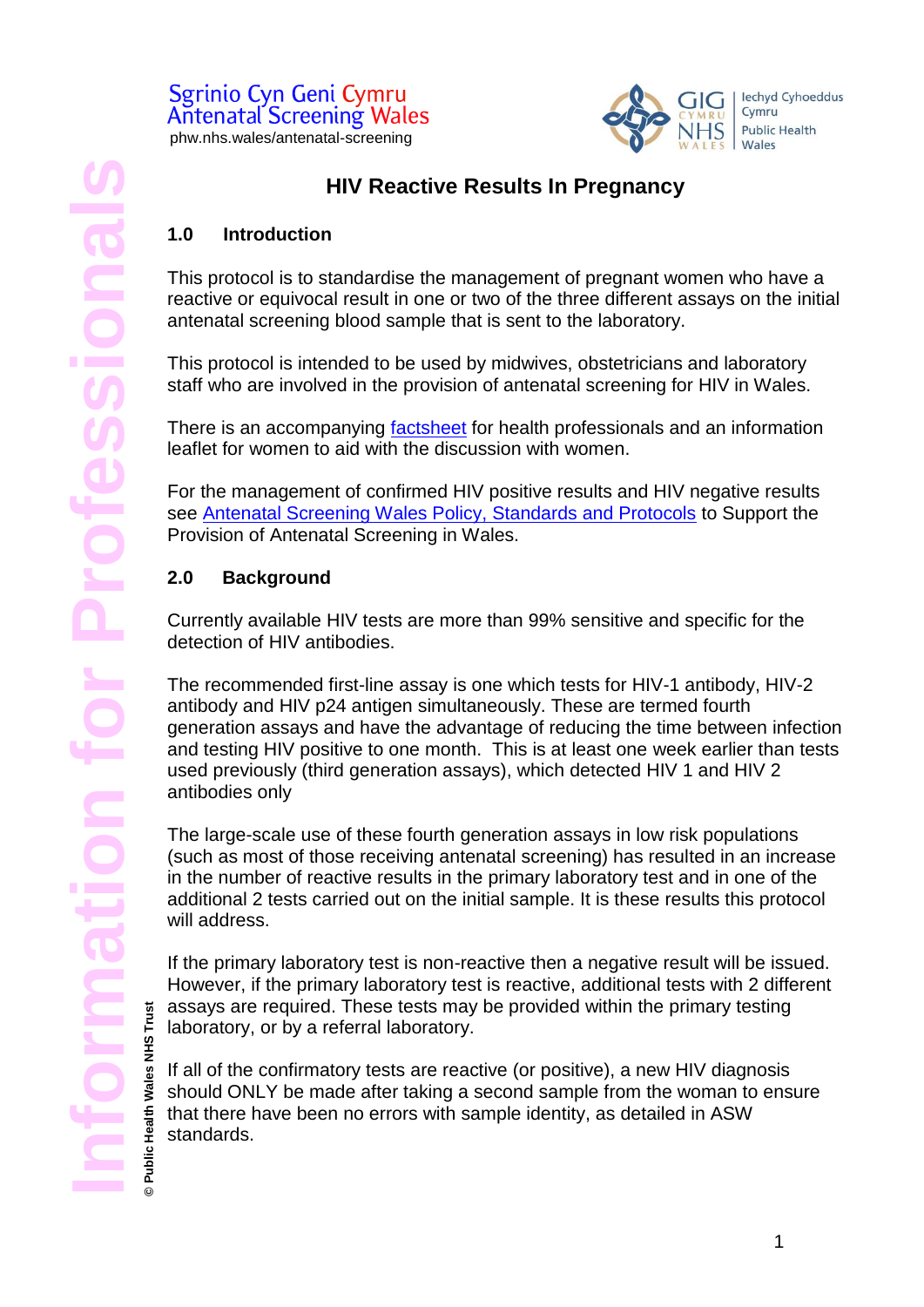In a small number of cases, one or both of the additional tests are negative, making it difficult to give a definitive HIV result to the woman. The testing strategy is complicated by the fact that this sort of profile could occur in a recently acquired HIV infection. In that scenario, HIV antibodies can take up to a further 3 weeks to become fully detectable in laboratory systems, leading to a long potential period of confusion and anxiety for both staff and pregnant women when such results occur.

However a recently acquired HIV infection in pregnancy will be an extremely rare event in Wales and the vast majority of these reactive results will be "false positives". In order to manage women with these results safely, consistently and with minimum uncertainty, consideration needs to be given to individual women's risk factors for acquiring HIV.

## **3.0 Aim of the Protocol**

This protocol has been devised to standardise the process of managing these ambiguous results throughout Wales, to minimise any unnecessary anxiety for women and staff and to ensure woman are given the correct result of their HIV test in a timely manner.

The pathway below identifies the range of results that may occur from a HIV test:



**Pathway for HIV result**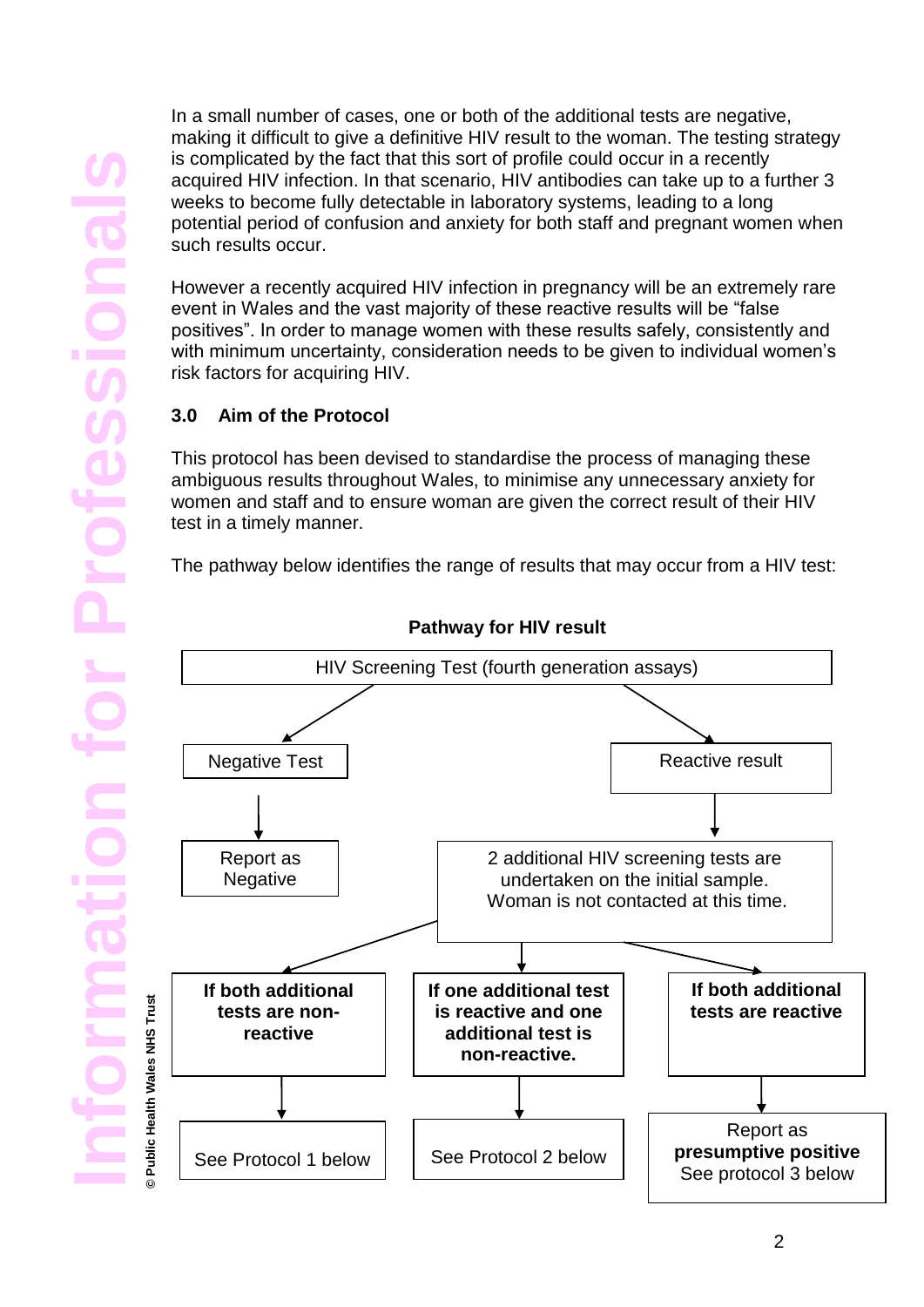## **Protocol 1**

## **Initial Screening test Reactive and 2 additional tests Non-reactive**

This test result is most likely to be due to non-specific reactivity within the screening assay (False Positive) and as such should be managed as a normal result and in a non-urgent manner.

#### It will be reported as **"Initial screen result reactive most probably due to nonspecific reactivity. Please send a further sample in 3-5 weeks to confirm the absence of infection".**

The result will be reported from the laboratory to the antenatal screening coordinator. The expectation is that these women do not have HIV infection, however the antenatal screening co-ordinator should identify whether the woman has any identified risk factors (see table 1 below) and, if so, discuss the case with either the laboratory clinicians or the Sexual Health physician.

| Table 1: Risk History:                               |
|------------------------------------------------------|
| Resident or recent resident of Sub-Saharan Africa    |
| Sexual partner of resident or recent resident of Sub |
| Saharan Africa                                       |
| Asylum Seeker or victim of trafficking?              |
| Multiple partners (including sex working)            |
| Rape victim                                          |
| Sexual partner known to have HIV                     |
| Born in a country with high prevalence of HIV        |

In the absence of any identified risk factors the woman should be regarded as HIV negative, until her status is confirmed by a repeat (see below).

The antenatal screening co-ordinator/ deputy should arrange for a repeat sample to be taken, to confirm absence of HIV infection, 3-5 weeks after the first sample was taken. If the woman had her HIV screening test before 12 weeks it would be appropriate to repeat this test at the routine 16 week antenatal clinic visit when the community midwife discusses and documents the screening test results with the woman. The Community midwife should discuss non-specific reactivity with the woman and provide the woman with the ASW leaflet – **Communicable Disease Reactive Result in Pregnancy.**

This result should be conveyed to the woman in a way that ensures that she is not alarmed, and the emphasis should be that this is most probably a nonspecific reactivity of doubtful clinical significance.